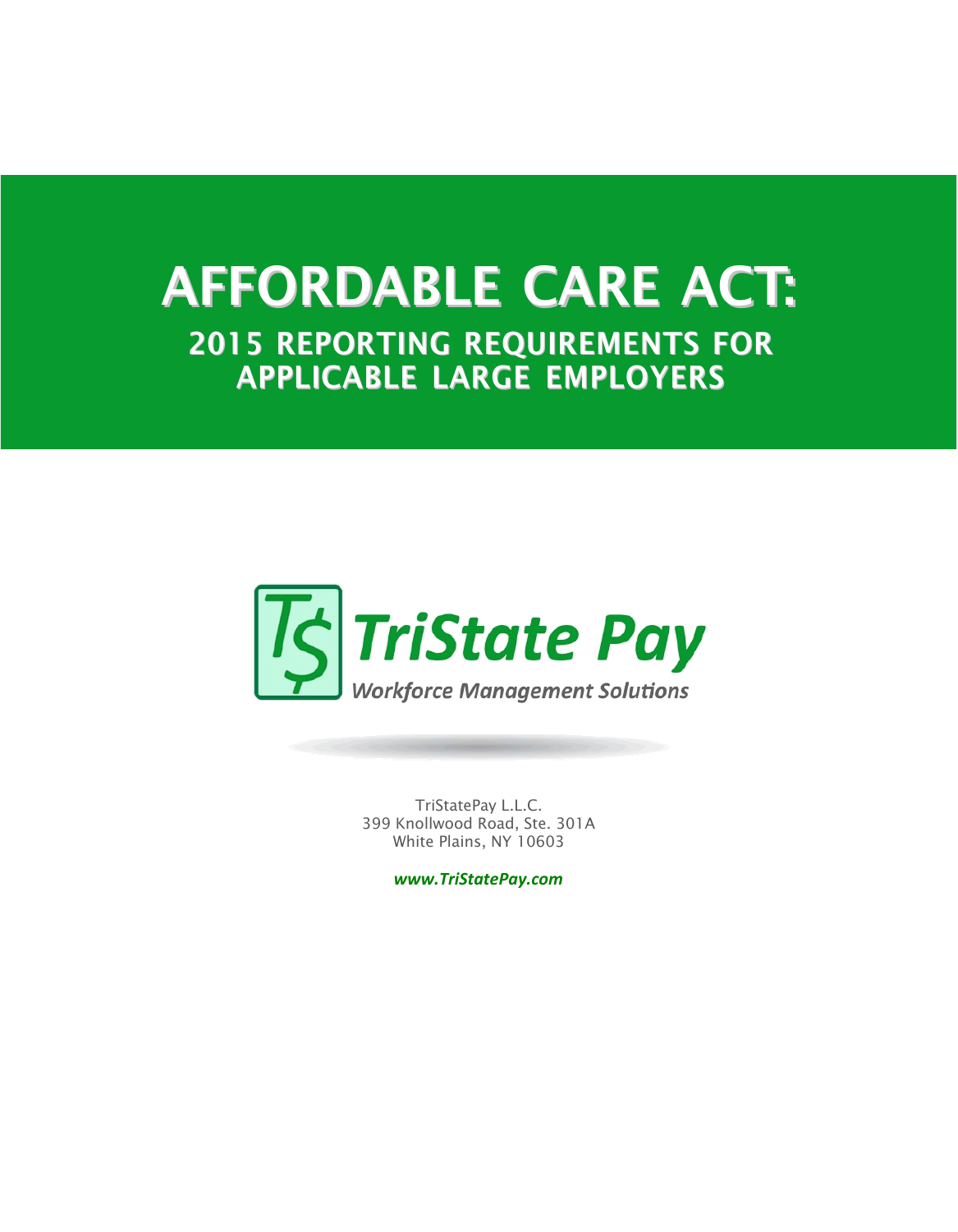## **AFFORDABLE CARE ACT: 2015 REPORTING REQUIREMENTS FOR APPLICABLE LARGE EMPLOYERS**

The Affordable Care Act (ACA) added two employer reporting requirements to the Internal Revenue Code (Code) taking effect for 2015:

- Code § 6056 requires **applicable large employers** (ALEs) to provide an annual statement to each **full-time employee** detailing the employer's health coverage offer (or lack of offer).
- Code § 6055 requires employers (any size) that provide **minimum essential coverage** (MEC) under a **self-funded (uninsured) plan** to provide an annual statement to covered employees and former employees (including information about covered dependents).

The IRS has issued Form 1095-C, *Employer-Provided Health Insurance Offer and Coverage*, for ALEs to satisfy the requirement under Code § 6056. If the employer self-funds its plan(s), the employer also will use Form 1095-C to satisfy the additional requirement under Code § 6055. Employers providing any Forms 1095- C also must file copies with the IRS using a transmittal form, Form 1094-C, *Transmittal of Employer-Provided Health Insurance Offer and Coverage Information Returns*. In addition, the transmittal form requests aggregated information.

## Getting Started

Based on 2014 employee records, determine if your organization is an ALE for 2015. If so:

- For each month in 2015, identify which employees are **full-time employees**:
	- Determine whether you offered health coverage to that employee (and children) for that month; and
	- Determine the type of health coverage offered (Minimum essential coverage? Minimum value coverage that is affordable?).

If you self-fund any plan providing minimum essential coverage in 2015, regardless of whether you are an ALE, identify all covered persons (e.g., full-time employees, part-time employees, COBRA, dependents).